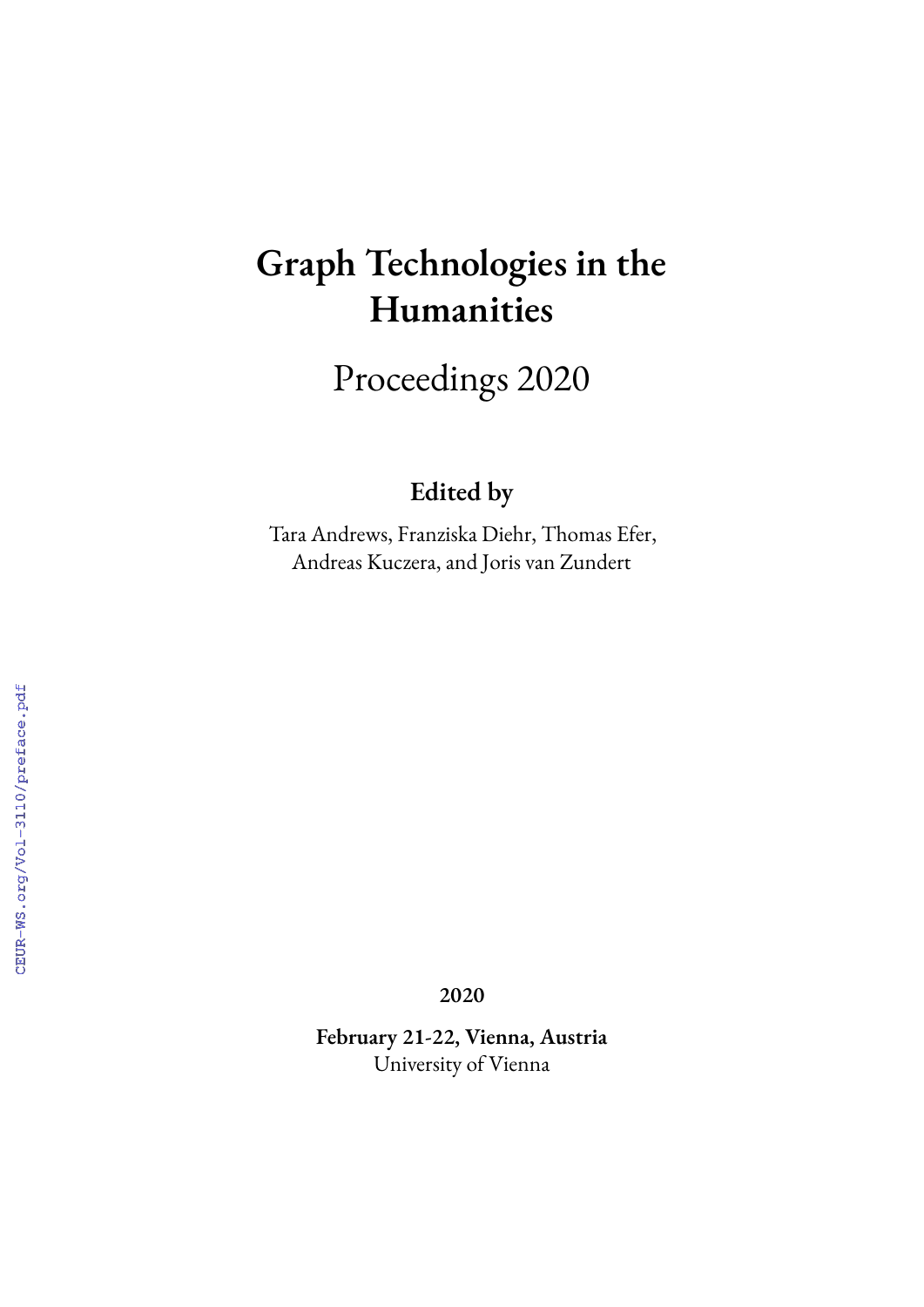#### **Program Committee 2020**

**Tara Andrews**[,](https://orcid.org/0000-0001-6930-3470) University of Vienna, Austria

**Franziska Diehr**, Freie Universität Berlin, Germany

**Thomas Efer**[,](https://orcid.org/0000-0002-8376-3884) Saxon Academy of Sciences and Humanities, Leipzig, Germany

**Andreas Kuczera**[,](https://orcid.org/0000-0003-1020-507X) University of Applied Science (THM), Gießen, Germany

**Joris van Zundert**[,](https://orcid.org/0000-0003-3862-7602) KNAW Huygens Institute, Amsterdam, Netherlands

The publication of this volume was funded by **DHd Verband – Digital Humanities im deutschsprachigen Raum e.V.** and the **Academy of Sciences and Literature | Mainz**.

**Graph Technologies in the Humanities – Proceedings 2020** Edited by: Tara Andrews, Franziska Diehr, Thomas Efer, Andreas Kuczera, and Joris van Zundert. Published in 2022 at http://ceur-ws.org



This work is licensed under a **Creative Commons Attribution 4.0 International License**.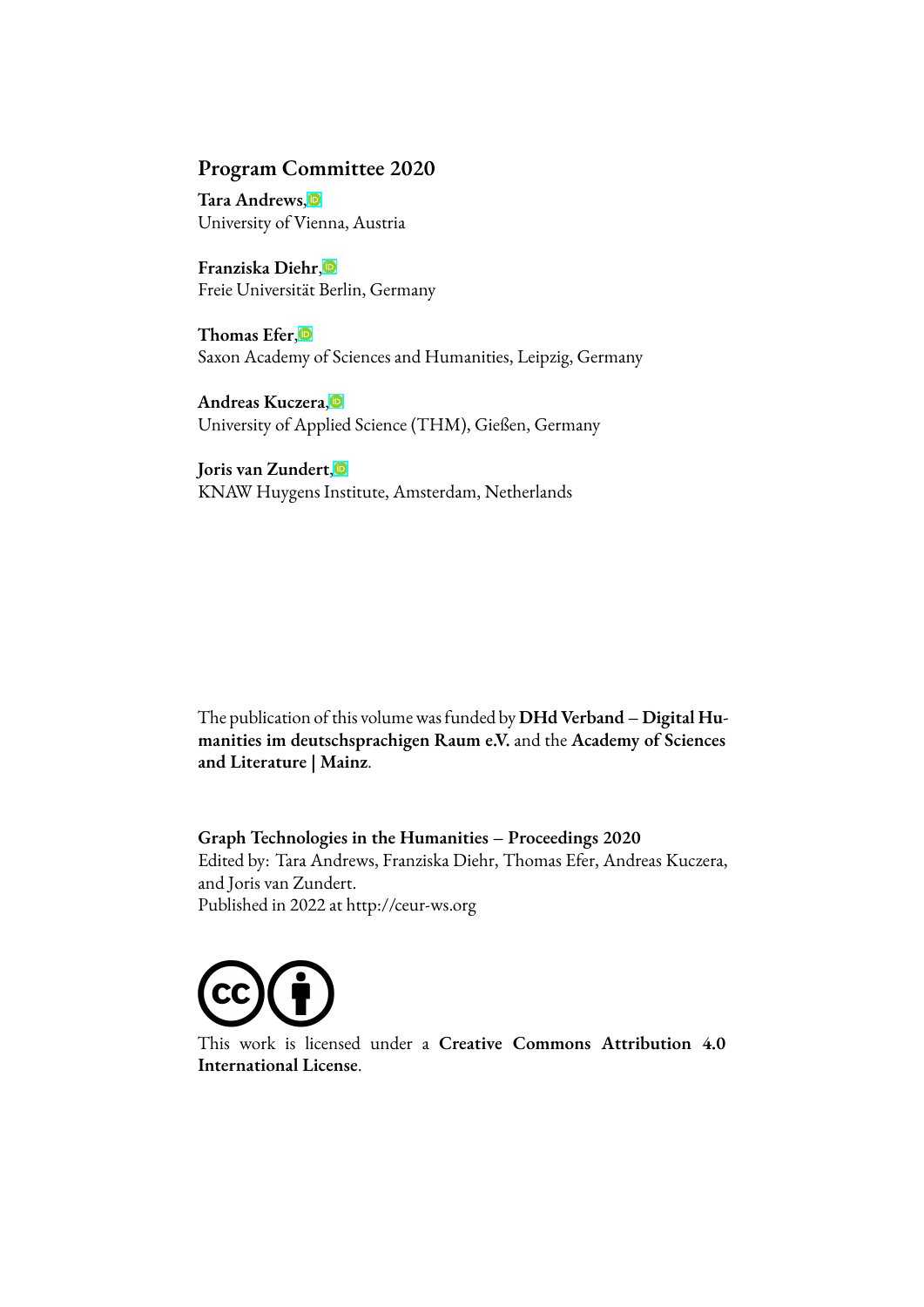# **Graph Technologies in the Humanities Proceedings 2020**

## **– Preface –**

The conference series "Graph Technologies in the Humanities"<sup>[1](#page-2-0)</sup> was launched in 2017 in Mainz, Germany, where it was held annually until 2019 at the Academy of Sciences and Literature. At the kind invitation of the University of Vienna, the conference changed venues for the first time in February 2020.

Since its beginning, the conference series has been providing a forum for the ever-growing community of users of graph and network technologies, promoting exchanges about, and also critical consideration of, the technologies and methodologies discussed here.

The proceedings of the 2020 conference give an eclectic and inspiring overview of what is happening at the forefront of the field. The 15 selected papers, which underwent open peer review by the program committee, illustrate the performativity and versatility of graph technologies and their application in the humanities. With a focus on technology and methods, the volume presents investigations into an extraordinary variety of research objects such as archaeological findings and burials, archival materials, book illustrations, historical texts and writing systems, parliamentary debates, ink drawings, and economic crimes. Another key concern is the way in which graph technologies can be used to support the research process on various levels.

The papers assembled here provide insight into the practical application of graph databases for the analysis of small and large data sets, graph-based modeling and semantic data enrichment, and the analysis of networked data. With their diverse topics and approaches, they highlight the great potential and immediate usability of graph-based technologies and methods for the humanities, and contribute to the dissemination of, and also critical engagement with, these technologies and methods.

We wish our readers an enjoyable experience acquainting themselves with the field and its exciting, new developments. Your interest underlines the topicality and relevance of the technologies and methods discussed in this volume, as well as their fields of application in the (digital) humanities.

<span id="page-2-0"></span><sup>1</sup><https://graphentechnologien.hypotheses.org/tagungen>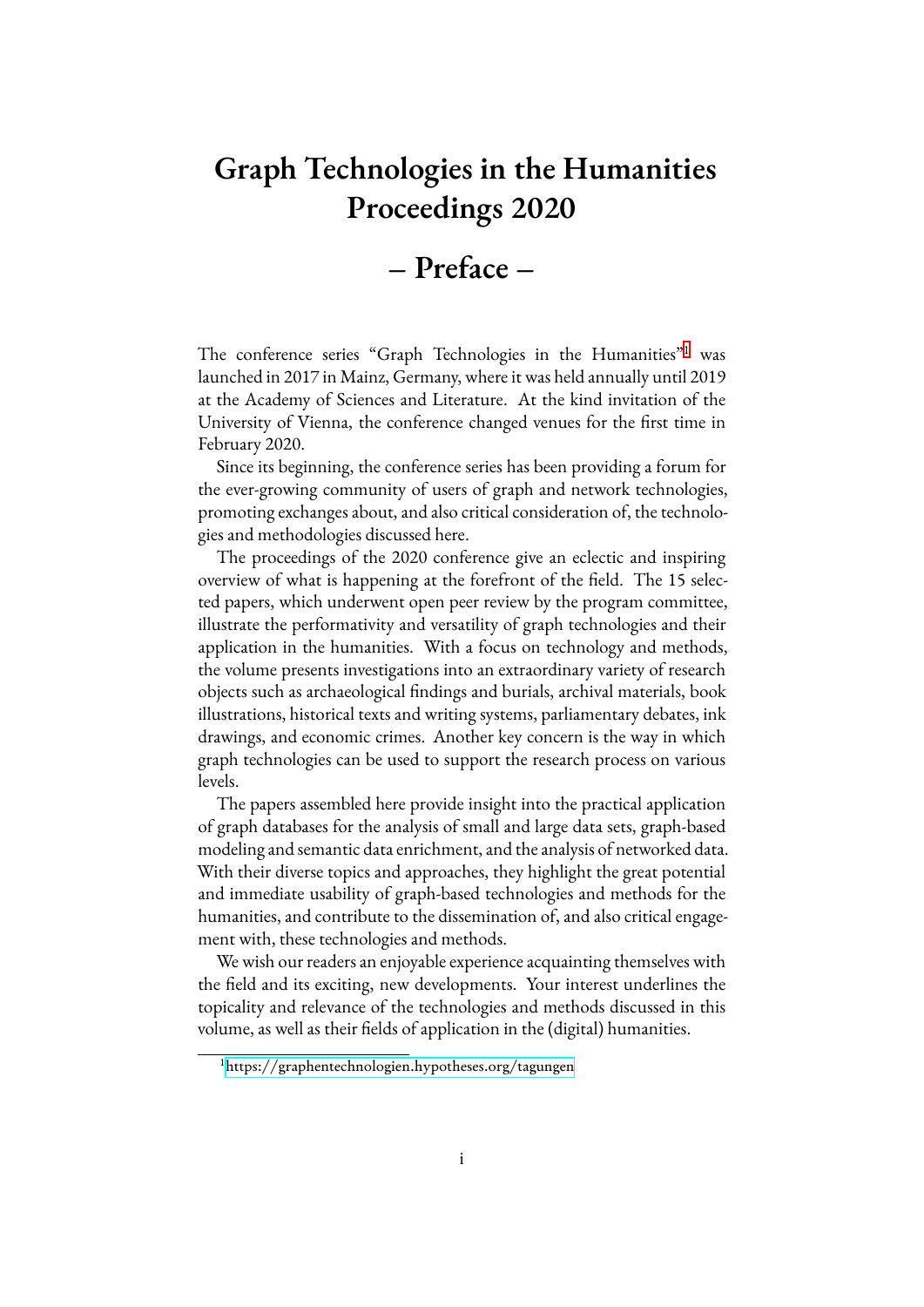#### **Acknowledgements**

For the steadily growing community of users of graph and network technologies, the conference series has provided a space for the discussion and exchange of experiences, and fostered new and exciting ideas for various research fields in the (digital) humanities. This would not have been possible without the efforts and generous support of the organizers. We would therefore like to extend a special thank you to the**University of Vienna** (2020) for preparing and hosting the conference in 2020 and the **Academy of Sciences and Literature | Mainz** (2019) for hosting all the previous conferences of the series.

We greatly thank the association **DHd – Digital Humanities im deutschsprachigen Raum e.V.** for their financial support in the publication of this project, without whose funding the volume could not have been realized, the **Academy of Sciences and Literature | Mainz** for their additional sponsorship, and the **CEUR-WS.org** team for provding a home for these proceedings through their free and open access publication service.

We would like to thank all authors for their contributions and for their patience with the publication process. We are also very grateful to Martin Bleisteiner and Gabriella Szalay for their incredible work on copyediting, and to Viktor Illmer and Marina Lehmann for their editorial assistance.

> *— Tara Andrews, Franziska Diehr, Thomas Efer, Andreas Kuczera, and Joris van Zundert*

A special word of thanks is in order for our invaluable **editor in chief, Franziska Diehr**. Without Franziska's enduring, and might we add undaunted, effort nothing of these proceedings would have made it to publication stage. Franziska was part of the Program Committee for the conference until 2021 and in that role was also pivotal for the success of the conferences. We are greatly indebted to her zeal, stamina, and inspiration. (*TA, TE, AK, and JvZ*)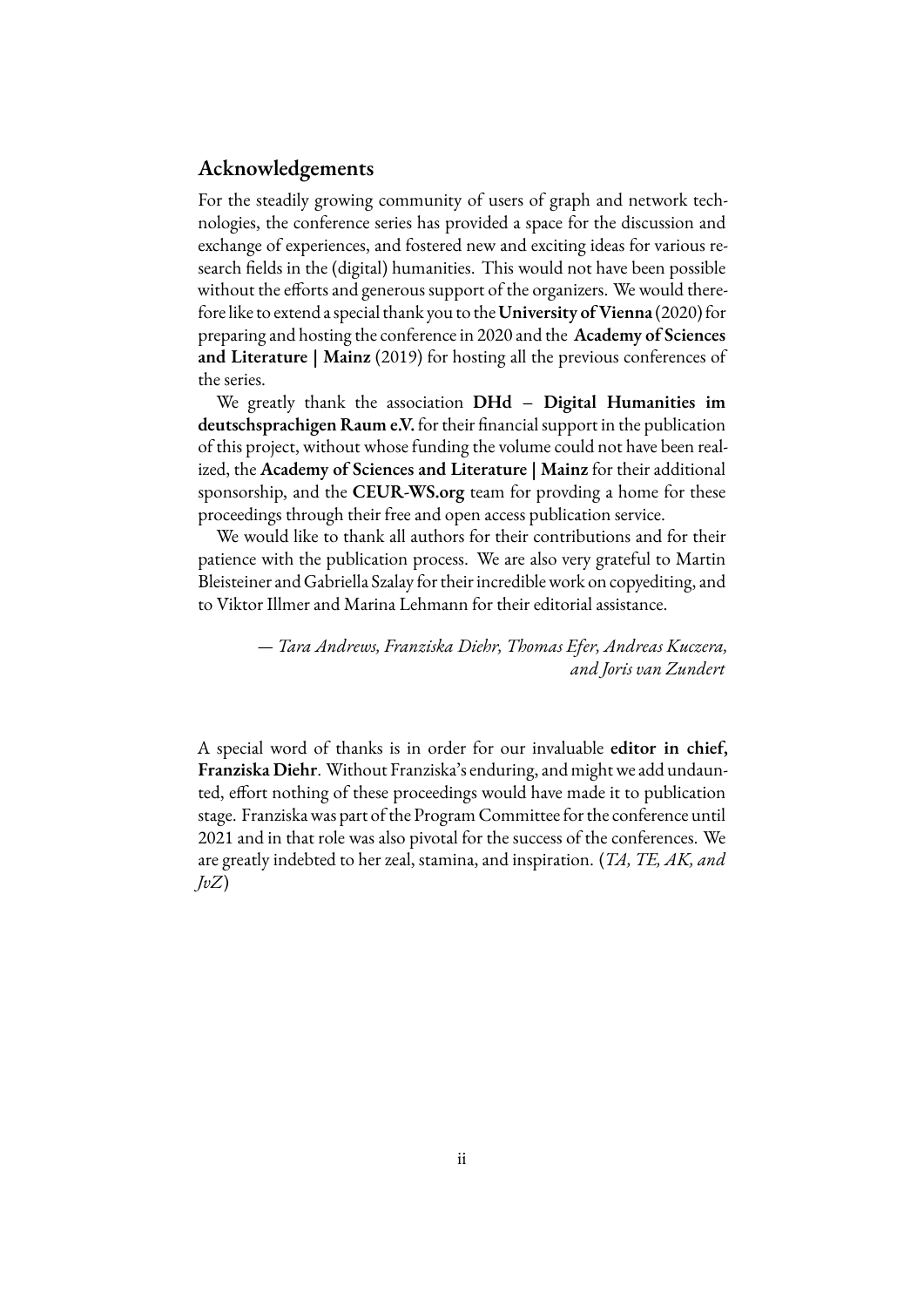### **Contents**

| Enabling the Scholarly Discourse of the Future: Versioning RDF<br>Data in the Digital Humanities                                          |              |
|-------------------------------------------------------------------------------------------------------------------------------------------|--------------|
| Martina Bürgermeister                                                                                                                     | $\mathbf{1}$ |
| Modeling as a Scholarly Process: The Impact of Modeling Decisions<br>on Data-Driven Research Practices                                    |              |
| Aline Deicke                                                                                                                              | 17           |
| Towards a Network of Sixteenth Century Book Illustrations<br>Germaine Götzelmann                                                          | 38           |
| Comparison of Graph- and Collection-Based Representations of<br>Early Modern Biographical Archives                                        |              |
| Meadhbh Healy, Thomas O'Connor, and John Keating                                                                                          | 60           |
| Feast and Famine: The Problem of Sources for Linked Data<br>Creation                                                                      |              |
| Rebecca Kahn and Rainer Simon                                                                                                             | 86           |
| TEI Beyond XML - Digital Scholarly Editions as Provenance<br><b>Knowledge Graphs</b>                                                      |              |
| Andreas Kuczera                                                                                                                           | 101          |
| Graph Technologies for the Analysis of Historical Social Networks<br><b>Using Heterogeneous Data Sources</b>                              |              |
| Sina Menzel, Mark-Jan Bludau, Elena Leitner, Marian Dörk,<br>Julián Moreno-Schneider, Vivien Petras, and Georg Rehm                       | 124          |
| Modeling the 'Unthought'                                                                                                                  |              |
| Chiara Palladino, Andreas Kuczera, and Iian Neil                                                                                          | 150          |
| Modeling Semantic Relations from a Dependency-Based Graph:<br>A Corpus-Based Network Analysis of Croatian Parliamentary<br><b>Debates</b> |              |
| Benedikt Perak                                                                                                                            | 172          |
| Identifying Lesser-Known Actors of the 'Stuttgart School': An<br><b>Event-Oriented Approach to Historical Network Research</b>            |              |
| Claus-Michael Schlesinger                                                                                                                 | 193          |